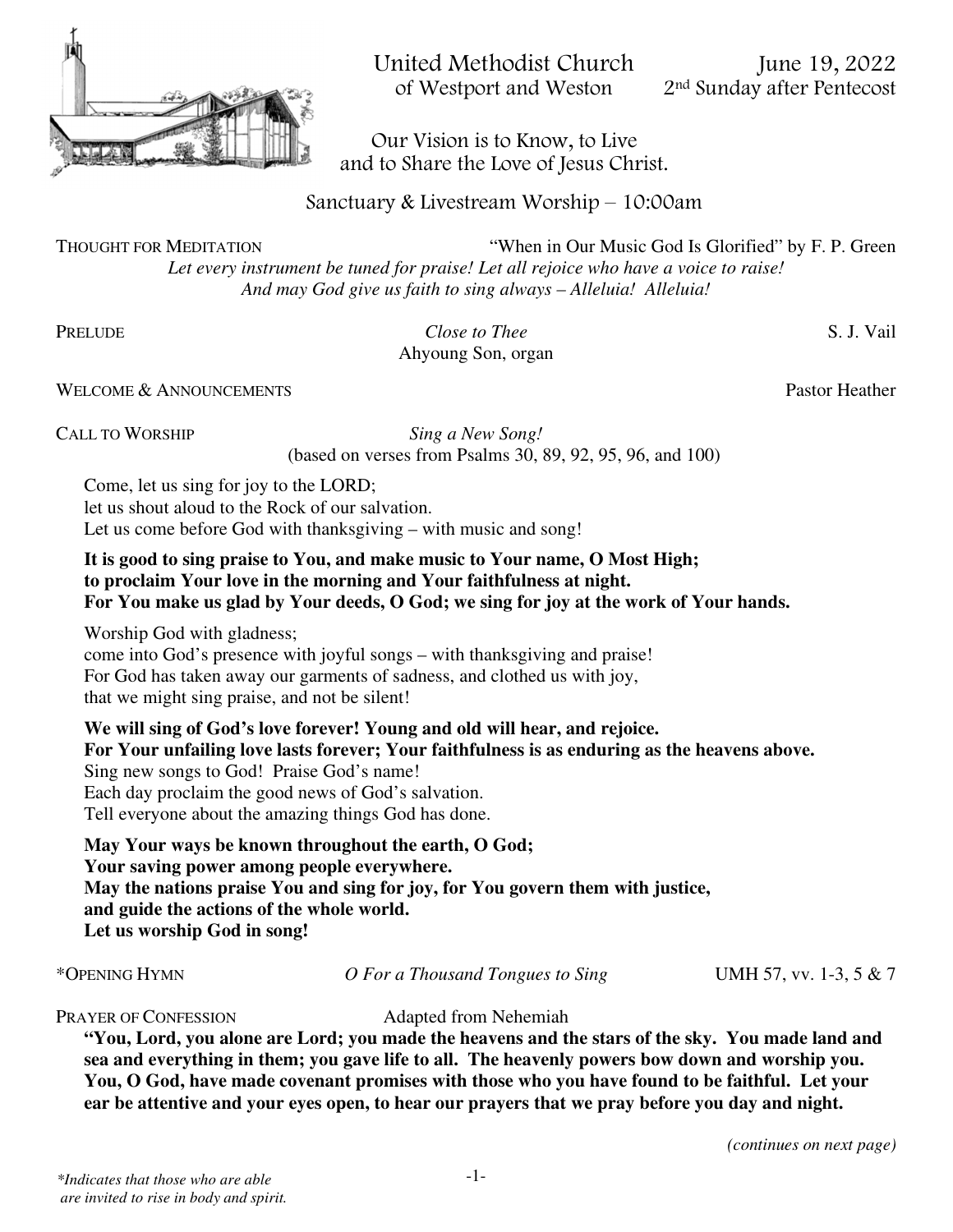# **We confess that we have not always lived into your covenant. We have turned away and our love has failed. We have forgotten your laws and follow our own ways. We have wandered and become lost. Forgive us and set our feet upon your path of righteousness.**

WORDS OF ASSURANCE Assure us again, O God, of your steadfast love for us and all creation. Open our hearts to receive your mercy and forgiveness.

**In the name of Jesus Christ, we are forgiven. Thanks be to God! Amen.** 

SHARING THE PEACE OF CHRIST

HYMN *This Little Light of Mine* UMH 585

*Afro-Amer spiritual, adapt. By W. F. Smith. © 1989, United Methodist Publishing House/Abingdon Press. One License #A-735187* 

#### MESSAGE FOR ALL GOD'S CHILDREN **Pastor Heather** Pastor Heather

*All children are welcome to come forward for a special message. They are then welcome to stay for worship; there are coloring pages, activities and crayons in the narthex. The Nursery is open and staffed by professionals for those under the age of five.* 

### SPECIAL PRESENTATION TO CHRIS HISEY

| <b>SPECIAL MUSIC</b><br>On Eagle's Wings<br>M. Joncas, arr. D. Wagner<br>Text based on Psalm 91. Text and music © 1979, OCP. All rights reserved. ONE LICENSE # A-735187. All rights reserved.<br><b>Chancel Choir</b>    |                                                                                                                                                                |                             |
|---------------------------------------------------------------------------------------------------------------------------------------------------------------------------------------------------------------------------|----------------------------------------------------------------------------------------------------------------------------------------------------------------|-----------------------------|
| <b>FIRST SCRIPTURE READING</b>                                                                                                                                                                                            | 1 Chronicles 29:10-19                                                                                                                                          | George Hanze                |
| <b>SECOND SCRIPTURE READING</b>                                                                                                                                                                                           | 2 Chronicles 15:12-15                                                                                                                                          |                             |
| <b>SERMON</b>                                                                                                                                                                                                             | "When God Is Glorified"                                                                                                                                        | Rev. Heather A. M. Sinclair |
| <b>HYMN</b><br>TFWS 2113<br>Lamb of God<br>Words & Music: Twila Paris. ©1985 Jubilee Communications Inc. (Admin. by Capitol CMG Publishing) Mountain Spring Music<br>(Admin. by Capitol CMG Publishing) CCLI SONG # 16787 |                                                                                                                                                                |                             |
| <b>PRAYERS OF THE PEOPLE</b>                                                                                                                                                                                              |                                                                                                                                                                |                             |
|                                                                                                                                                                                                                           | THE LORD'S PRAYER (You are invited to pray in the version and language of your heart.)                                                                         |                             |
| *CLOSING HYMN                                                                                                                                                                                                             | Amazing Grace (My Chains Are Gone)<br>C. Tomlin, J. Newton, L. Giglio; ©2006 sixsteps Music / Vamos Publishing / worshiptogether.com songs; CCLI Song #4768151 | W&S 3104                    |
| <b>BENEDICTION</b>                                                                                                                                                                                                        |                                                                                                                                                                |                             |
| <b>SUNG BENEDICTION</b>                                                                                                                                                                                                   | Peace I Leave With You                                                                                                                                         | G. Weigle                   |

POSTLUDE *God Leads Us Along* G. A. Young Ahyoung Son, organ

Portions of the Order of Worship are adapted from: *The United Methodist Hymnal, The United Methodist Book of Worship, The United Methodist Publishing House, Nashville, TN. The Faith We Sing and Worship & Song, Abingdon Press, Nashville, TN. All music is in the Public Domain unless noted. ONE LICENSE # A-735187. All rights reserved. CCLI Stream Coverage License #CSPL086733; CCLI Copyright Coverage License #11173036* 

*\*Indicates that those who are able are invited to rise in body and spirit.*